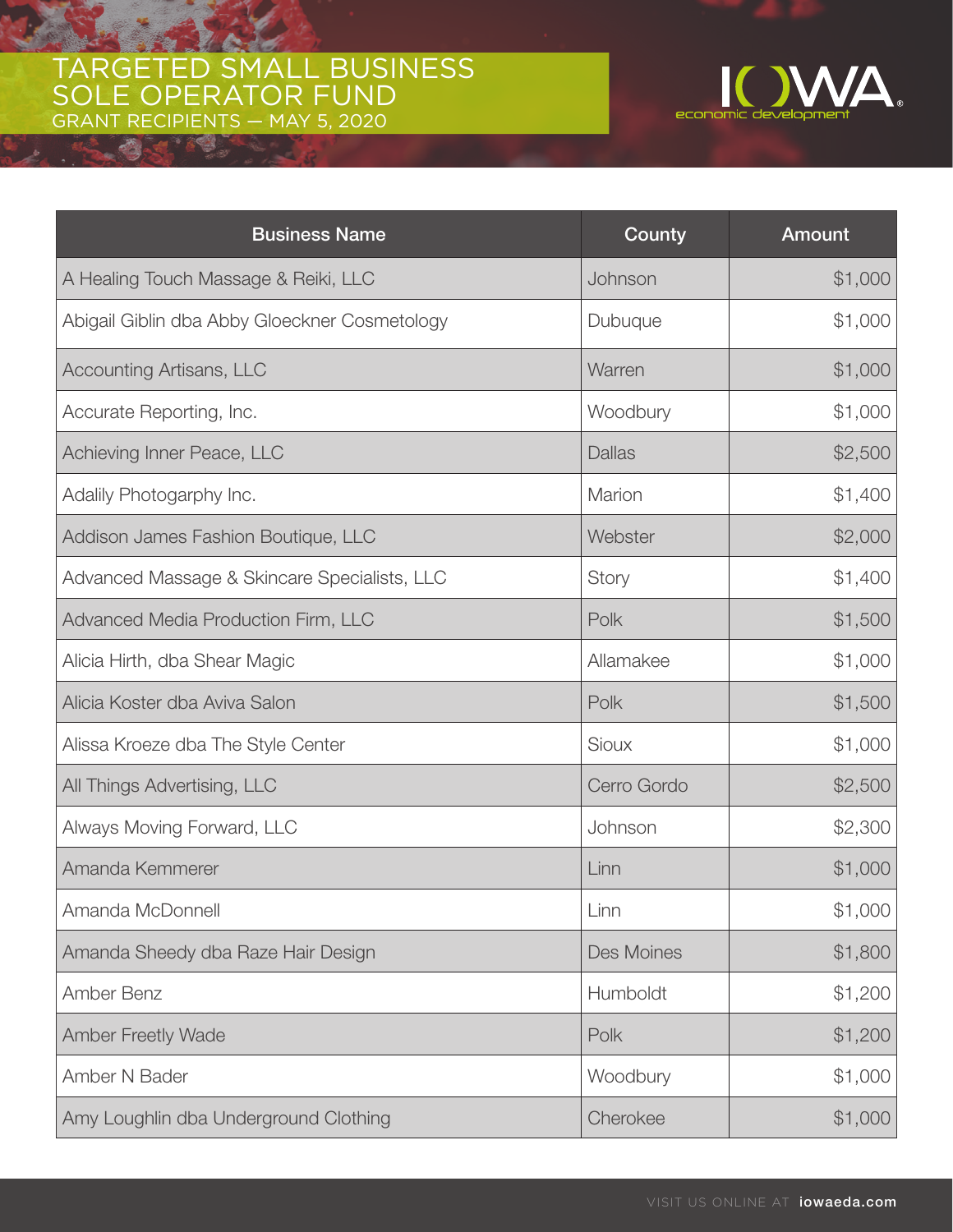| <b>Business Name</b>                                | County            | Amount  |
|-----------------------------------------------------|-------------------|---------|
| Amy McLaughlin Walker dba Amy's Salon House and Spa | Keokuk            | \$1,500 |
| Andrea Holmquist dba Healing Tree                   | Clay              | \$1,000 |
| Angel Mundt, LLC dba A. Salon                       | Carroll           | \$1,000 |
| Angela Graham dba Lilly Grace Photography           | Cherokee          | \$1,500 |
| Angela Johnson dba Pitter Patter Learning Center    | <b>Black Hawk</b> | \$1,800 |
| Angela McConnel dba Hair Hut                        | Lyon              | \$1,000 |
| Ann Walsh                                           | Dallas            | \$1,100 |
| Anna Mohni                                          | Linn              | \$1,000 |
| Anna Ross dba Yoganna                               | Johnson           | \$1,000 |
| April Lancaster                                     | Plymouth          | \$1,000 |
| Arlyce Elias dba Elias Bookkeeping Service          | Lyon              | \$1,000 |
| Ascherl Chiropractice Sports & Wellness, LLC        | Madison           | \$1,500 |
| Ashley Irvin                                        | <b>Dallas</b>     | \$2,100 |
| Ashley Mague dba Redfield Rugrats                   | <b>Dallas</b>     | \$1,800 |
| Ashley Ruggeri dba Glam Gypsy                       | Polk              | \$2,400 |
| Ashley Walthart dba AE Photography                  | Linn              | \$1,000 |
| Aspen Rose, LLC dba Jagged Edge                     | Greene            | \$1,000 |
| Awaken Yoga LLC                                     | Plymouth          | \$2,400 |
| Bailey Magneson dba Bailey's Beauty Bliss           | Polk              | \$1,000 |
| Balance Inc.                                        | Polk              | \$2,500 |
| Barb Danielson dba Danielson Photography            | Johnson           | \$1,000 |
| Belle La Vie, LLC                                   | Scott             | \$1,000 |
| Beyond the Bar Bakery, LLC                          | Winneshiek        | \$1,000 |
| BFA Big Ferns Army, LLC                             | Polk              | \$4,000 |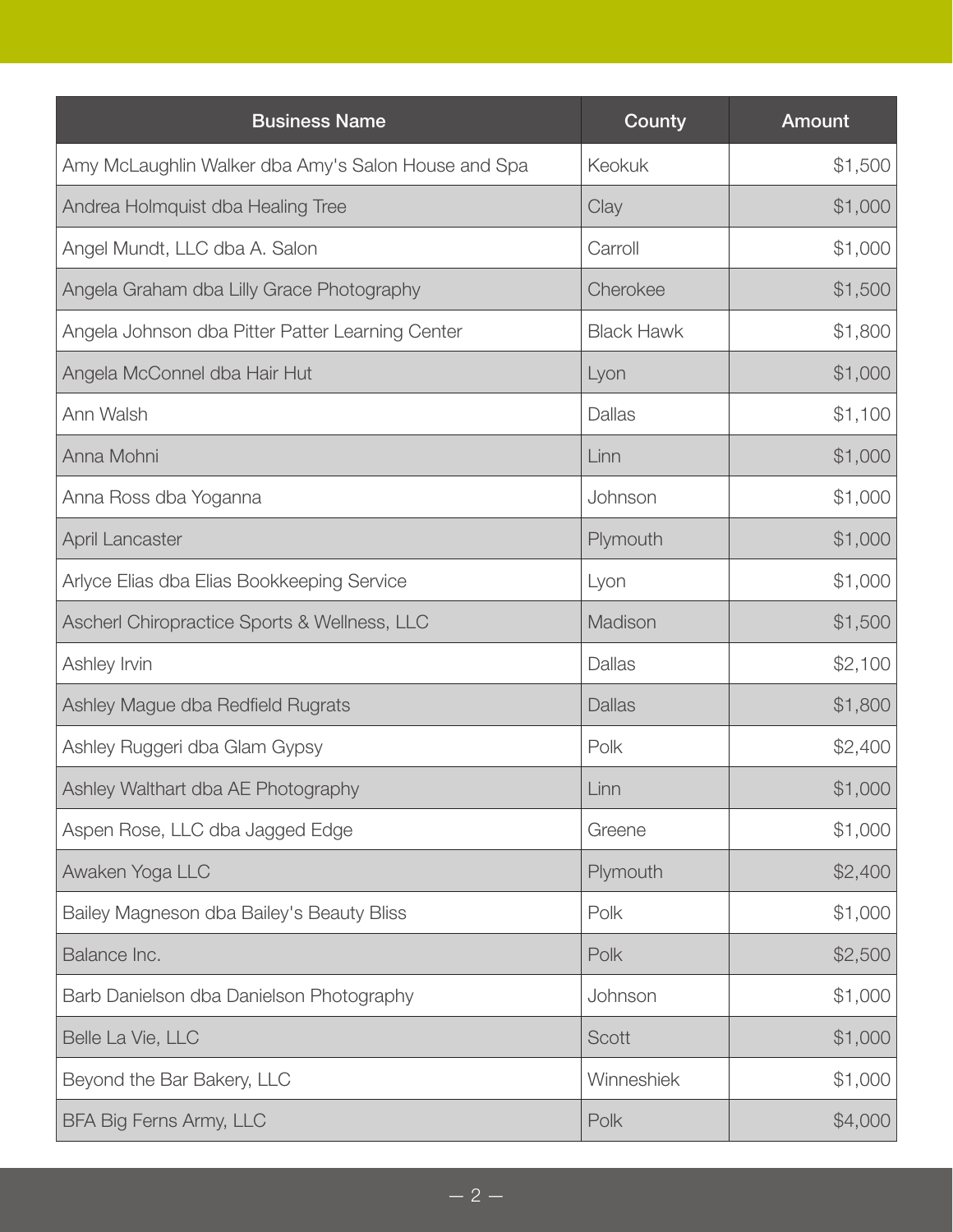| <b>Business Name</b>                                | County        | <b>Amount</b> |
|-----------------------------------------------------|---------------|---------------|
| <b>Biggerstaff Family Chiropractic, LLC</b>         | Floyd         | \$1,500       |
| <b>Billie Ross</b>                                  | Dickinson     | \$1,000       |
| <b>Bliss Health, LLC</b>                            | Warren        | \$1,000       |
| Blockheadz Entertainment, LLC                       | Polk          | \$5,000       |
| BodyWork by Steph, LLC                              | Polk          | \$1,500       |
| Bookkeeping To Go, LLC                              | <b>Dallas</b> | \$1,500       |
| <b>Brandi Ramus</b>                                 | Polk          | \$1,000       |
| Brenda Ackerman dba Essentials Salon & Tanning      | Osceola       | \$1,000       |
| Brenda Sutton dba Appearances Salon & Spa           | Winneshiek    | \$2,000       |
| Brenda Tilley dba Brenda's Professional Hairstyling | Polk          | \$1,100       |
| Brianne Cummins dba hairbyBrianne                   | Polk          | \$1,000       |
| <b>Brittany Morgan</b>                              | Monroe        | \$1,000       |
| <b>Brooke Hutchison</b>                             | Linn          | \$1,000       |
| Burkenbine Familiy Chiropractic, PLLC               | Polk          | \$2,300       |
| Burris Process Serving, LLC                         | Polk          | \$2,000       |
| <b>BVZ</b> Enterprises                              | Polk          | \$1,000       |
| Candice Breitbach, dba Salon C                      | Linn          | \$1,000       |
| Cardinal Consulting, LLC                            | Polk          | \$1,200       |
| Carolyn Ihde                                        | Linn          | \$2,300       |
| Cassandra Allen dba Full Circle Fastpitch           | Wayne         | \$1,000       |
| Cassie Moul dba Modern Boudoir                      | <b>Boone</b>  | \$1,000       |
| Chelsea Barry dba Wildflower Hair Studio            | Johnson       | \$1,300       |
| Cherokee Tumbling, LLC                              | Cherokee      | \$3,000       |
| Chloe McMichael dba Bloom Hair Studio               | Chickasaw     | \$2,500       |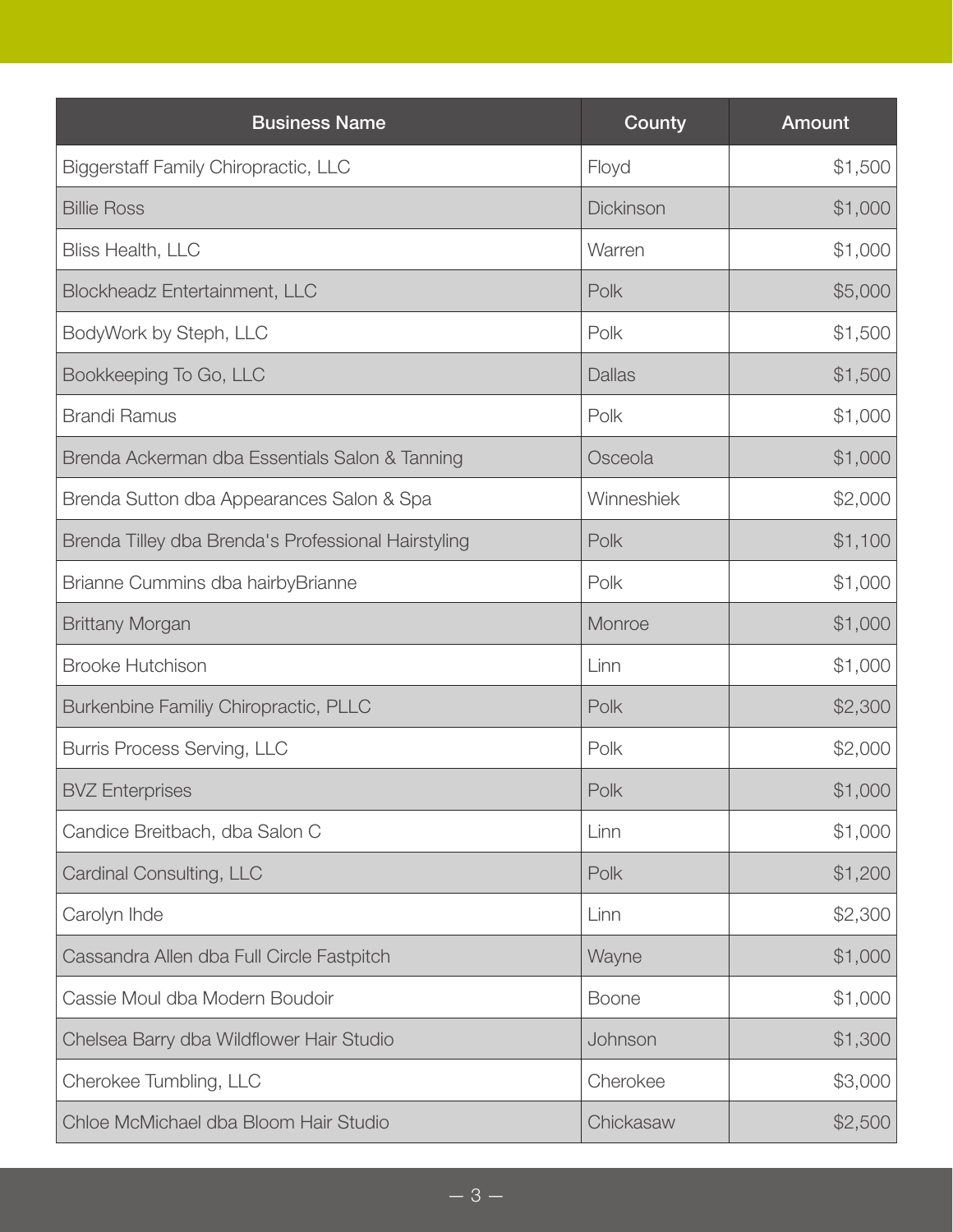| <b>Business Name</b>                           | County            | Amount  |
|------------------------------------------------|-------------------|---------|
| Clarice Carr dba Clarice's Salon               | Jasper            | \$1,400 |
| Colorful, Inc.                                 | lowa              | \$1,200 |
| Comfort & Ease, LLC                            | Cass              | \$1,000 |
| Community Greetings, LLC                       | <b>Dallas</b>     | \$1,400 |
| Conference Event Management, LLC               | Polk              | \$6,000 |
| Connie Reynolds dba The Yoga College           | Woodbury          | \$1,100 |
| Contemporary Business Solutions, LLC           | Polk              | \$1,000 |
| Corey Brenner dba The Cutting Edge             | Monona            | \$1,100 |
| Cornerstone Demoltion & Clearning, LLC         | Scott             | \$5,000 |
| Courtney Cue dba Hair Gallery                  | <b>Black Hawk</b> | \$1,100 |
| Cynthia Kotz dba Expressions                   | Chickasaw         | \$1,600 |
| Danielle Moore dba Moore Photography           | <b>Keokuk</b>     | \$1,500 |
| Darin Oberhart dba Quiet River Massage Therapy | Scott             | \$1,300 |
| Darla Jaquay                                   | Johnson           | \$1,800 |
| De Vries Law Office, PLC                       | Appanoose         | \$1,500 |
| Deb Botsford                                   | Dubuque           | \$1,000 |
| Debora Readshaw dba Debbie's Hair Designs      | Linn              | \$1,300 |
| Deborah Harvey                                 | Dubuque           | \$1,100 |
| Debra Schomaker dba The Cutting Edge           | Emmet             | \$1,000 |
| Devin Damon                                    | <b>Black Hawk</b> | \$2,400 |
| <b>Dlux Solutions, LLC</b>                     | Polk              | \$1,000 |
| Dodson Truck & Repair, LLC                     | Hamilton          | \$2,000 |
| Donna McCarl dba Sophisticuts                  | Polk              | \$1,000 |
| Dot's Groom and Board, LLC                     | Clinton           | \$1,000 |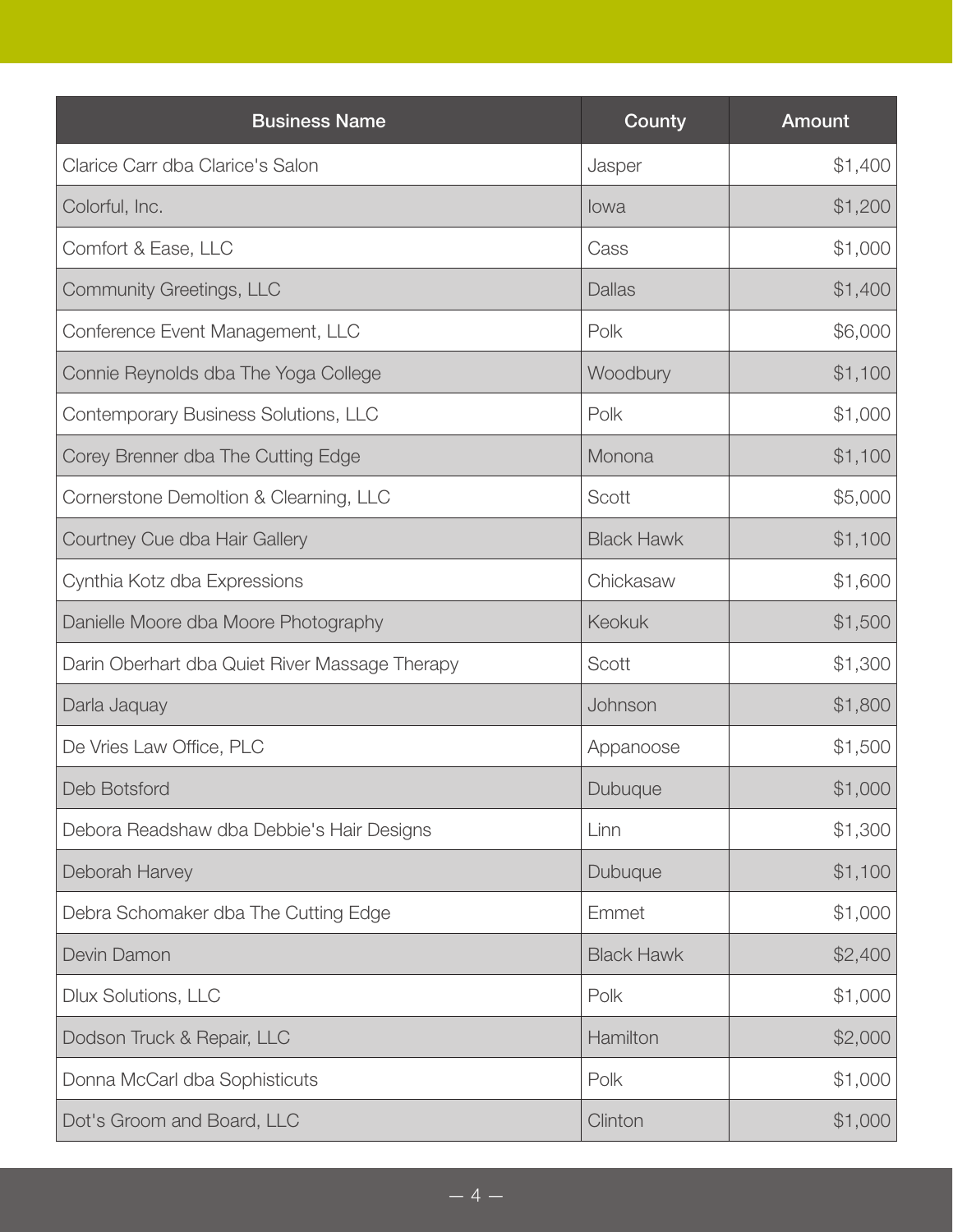| <b>Business Name</b>                                | County            | <b>Amount</b> |
|-----------------------------------------------------|-------------------|---------------|
| Duyen Salon & Spa, LLC dba Grace Nails Salon & Spa  | Johnson           | \$4,600       |
| Elite Boxing Academy, LLC                           | Cerro Gordo       | \$2,400       |
| Embrace Salon, Spa and Lash Boutique, LLC           | Dubuque           | \$2,500       |
| Emily Lee Design, LLC dba Emily Lee Interior Design | Polk              | \$1,500       |
| Emily Toering dba Salon eM                          | Sioux             | \$1,500       |
| Epiphany - Your Creative Spark, Inc.                | Linn              | \$2,200       |
| E-Resources Group, LLC                              | Hamilton          | \$3,000       |
| Erica Fong Bookkeeping Services LLC                 | Polk              | \$1,000       |
| Erica Ward                                          | Monroe            | \$1,000       |
| Erin Donovan dba Natural Touch Massage              | Dubuque           | \$1,200       |
| Erin Virchow dba Virchow Perrine Salon              | Polk              | \$1,900       |
| Fajen Consulting, LLC                               | Polk              | \$1,500       |
| Fay Kliburg dba Good Health Massage                 | Clinton           | \$1,500       |
| Flinders Tax & Accounting Solutions, LLC            | O'Brien           | \$2,000       |
| Focus & Find, LLC                                   | Polk              | \$1,300       |
| Front Street Entertainment, LLC                     | <b>Black Hawk</b> | \$2,400       |
| Fusion Studios, LLC                                 | Decatur           | \$3,000       |
| Generations Salon, LLC                              | Polk              | \$1,000       |
| Genese Hamilton dba Lori's Flowers                  | Audobon           | \$1,100       |
| Georgie Blair                                       | <b>Dallas</b>     | \$1,000       |
| Go Big Promotions & Apparel, Inc.                   | Polk              | \$1,500       |
| Gretchen Bohling Design, LLC                        | Polk              | \$1,000       |
| Hair by Hayley, LLC                                 | Johnson           | \$2,300       |
| Hanna Hagmeier dba Bangs                            | Lee               | \$1,000       |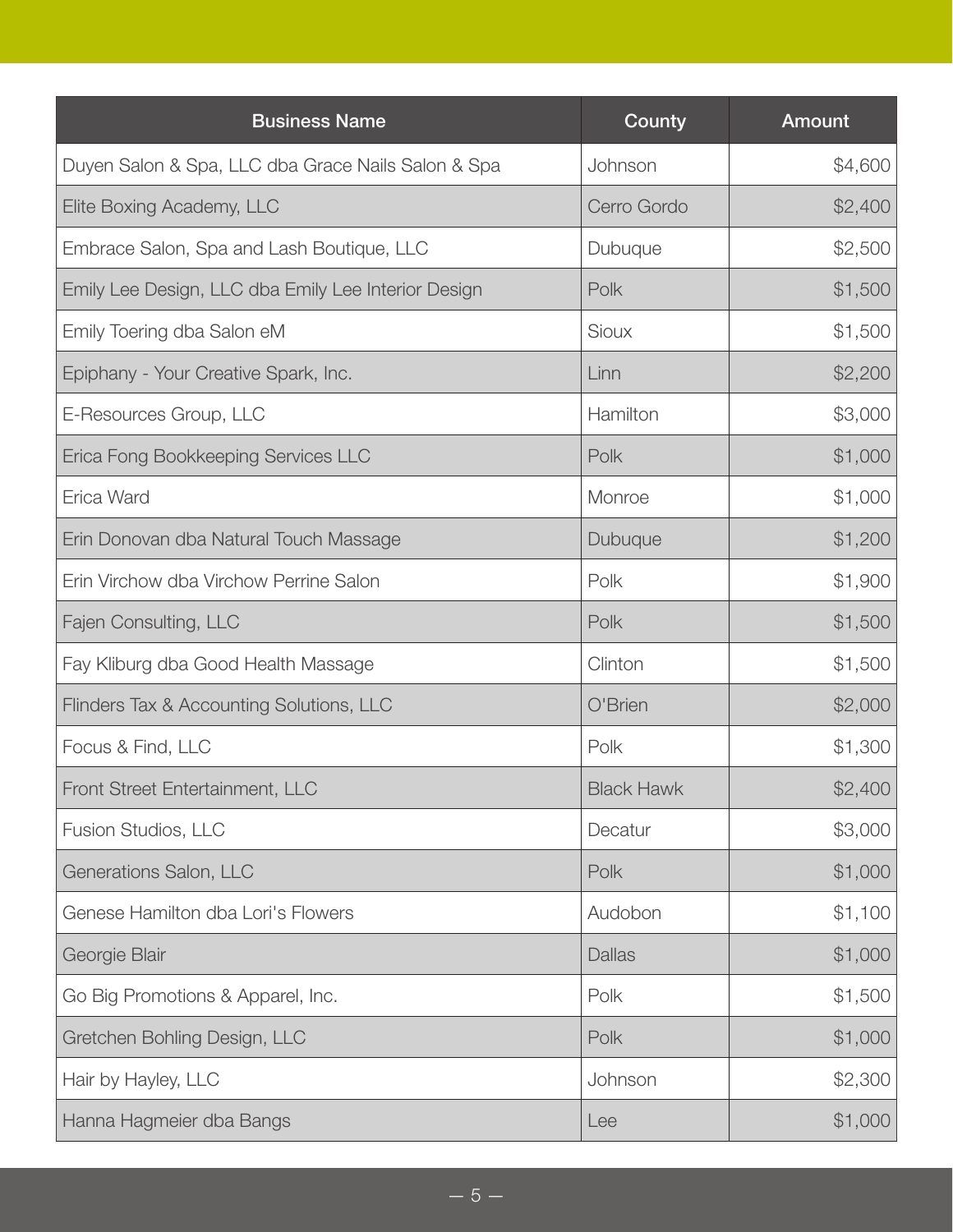| <b>Business Name</b>                                                | County            | Amount  |
|---------------------------------------------------------------------|-------------------|---------|
| Hannah Severin, dba The Beautique                                   | Floyd             | \$1,600 |
| Health in Motion Chiropractic and Rehabilitation, LLC               | Scott             | \$1,000 |
| <b>HM Salon Studios LLC</b>                                         | Polk              | \$1,000 |
| Hummingbird Confections, Inc.                                       | Dubuque           | \$2,300 |
| Hypsie, LLC                                                         | Polk              | \$2,800 |
| iDesign Inside, LLC                                                 | <b>Dallas</b>     | \$1,000 |
| Images in Ink, LLC                                                  | Cedar             | \$1,900 |
| Innovators Academy, LLC                                             | Polk              | \$1,800 |
| Integrated Behavioral Health Services P.C., dba Classroom<br>Clinic | Carroll           | \$1,700 |
| Ionid, LLC                                                          | Polk              | \$1,000 |
| iThrive31 LLC                                                       | Polk              | \$1,500 |
| J.A. Leverett LLC                                                   | Pottawattamie     | \$1,000 |
| Jacey Jones                                                         | Appanoose         | \$1,000 |
| Jamie ledema dba Generations Hair Studio                            | Lee               | \$1,100 |
| Jana Clark dba Interior Re-Styling                                  | Pottawattamie     | \$1,000 |
| Jane McCartney                                                      | Dubuque           | \$1,000 |
| Janet Noll dba Shear Attitude                                       | Palo Alto         | \$1,500 |
| Janet Sweet Chung dba Sweet Chung Salon Studios #107                | Linn              | \$1,000 |
| Janice Renee Richards dba Bloomin Nails                             | Jasper            | \$1,000 |
| Jecynda Snyder                                                      | Linn              | \$1,000 |
| Jenn McMullen, LMT                                                  | Llnn              | \$1,000 |
| Jenna Grover, dba Twirl Boutique                                    | <b>Black Hawk</b> | \$3,000 |
| Jenna Hoffman, LLC                                                  | Polk              | \$1,500 |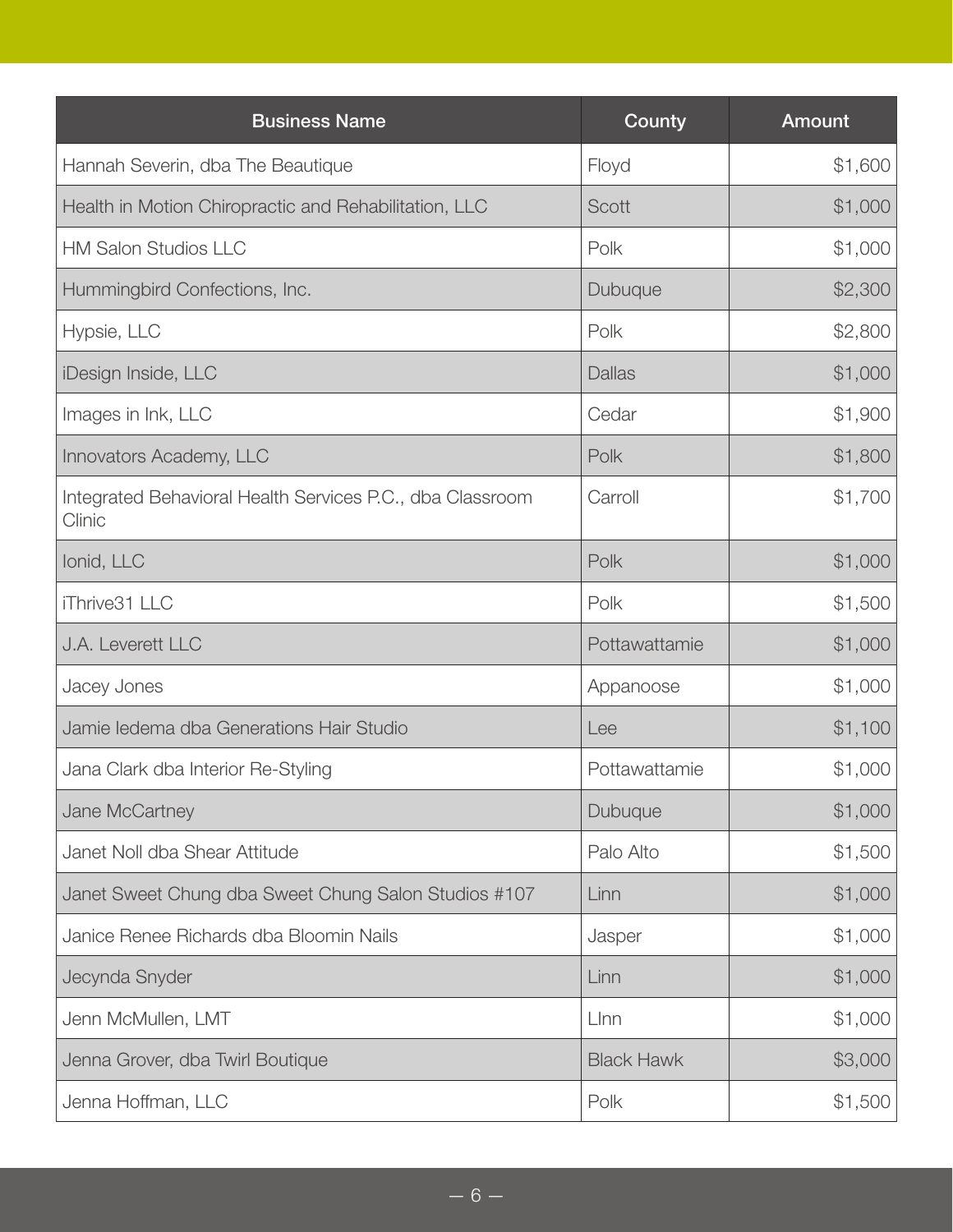| <b>Business Name</b>                               | County          | Amount  |
|----------------------------------------------------|-----------------|---------|
| Jenna Irving, LLC                                  | Polk            | \$1,600 |
| Jennifer Tiedemann                                 | Lee             | \$1,000 |
| Jennifer Willoughby                                | Polk            | \$1,100 |
| Jessica Dierks dba Jessica Dierks Daycare          | Dallas          | \$1,800 |
| Jessica Loeschen dba Shear Magic                   | Osceola         | \$1,600 |
| Jessica Rae Interiors, LLC                         | Polk            | \$2,700 |
| Jessica Suing dba Suing Studios                    | Woodbury        | \$2,000 |
| Jill Boeke                                         | Osceola         | \$1,200 |
| <b>Jill Howarth dba NuTreatments</b>               | Wright          | \$1,100 |
| Jillian Lare Interior Design, LLC                  | Polk            | \$1,500 |
| JKTM, LLC dba Therapuetic Massage                  | Dubuque         | \$1,200 |
| JMD, LLC                                           | Polk            | \$2,000 |
| Jody Goertz dba Unlimited Hair Design              | Pottawattamie   | \$1,000 |
| Jody Sokoloski dba 3rd Avenue Barbershop           | Linn            | \$1,000 |
| Joseph Evans dba Campustown Cuts                   | Story           | \$1,700 |
| Josie Paul Boutique, LLC dba Prairie Clover Market | Wayne           | \$1,500 |
| JR Inc.                                            | Linn            | \$1,000 |
| Judy Pladna                                        | Dubuque         | \$1,500 |
| Julia Mae Photography, LLC                         | Polk            | \$1,100 |
| Julie Lansing dba Visions Salon                    | <b>Buchanon</b> | \$1,500 |
| Julie Snitker, dba Classic Designs                 | Allamakee       | \$1,000 |
| K Belken, LLC dba Kissed Peach Wax Saloon          | Dallas          | \$1,500 |
| Kaara Mernka dba Divine Oasis Skincare & Spa       | Polk            | \$1,000 |
| Kalie Schoessler                                   | Dallas          | \$1,000 |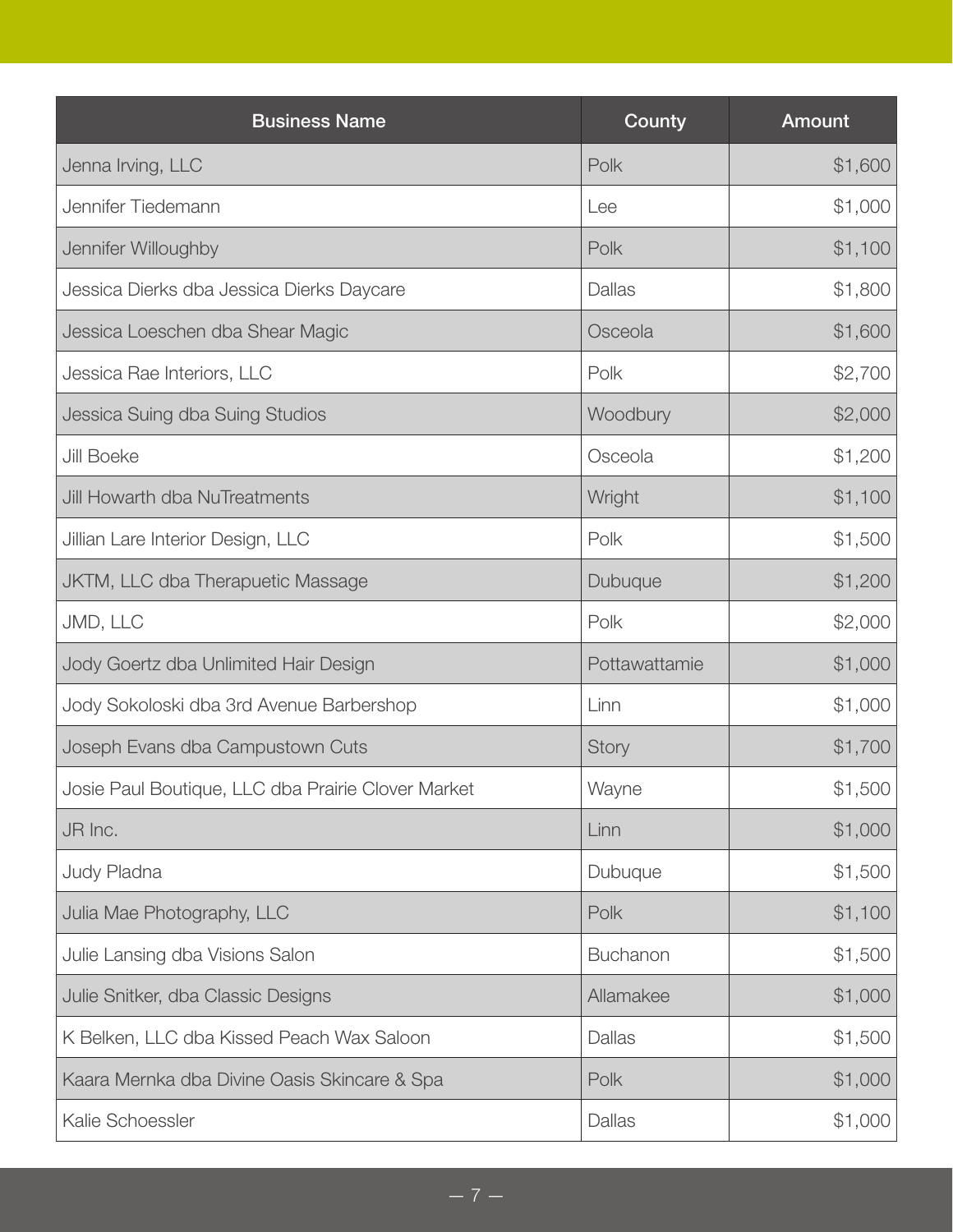| <b>Business Name</b>                               | County        | <b>Amount</b> |
|----------------------------------------------------|---------------|---------------|
| Kari Cassens dba Lefty Leigh's                     | Woodbury      | \$2,500       |
| Karla Heinrichs                                    | Dickinson     | \$1,000       |
| Karla@Studio105 Inc                                | Polk          | \$1,000       |
| Karlee Fuller dba Degree Of Style                  | Cherokee      | \$2,200       |
| Katherine McClure Photography, LLC                 | Jasper        | \$1,300       |
| Kathy Morrison dba Hair Studio on Vine             | Warren        | \$1,000       |
| Kathy Poohl, dba Barber Kuts                       | Linn          | \$1,300       |
| <b>Katie Fliehler</b>                              | Polk          | \$1,200       |
| Katie Lindgren Photography, LLC                    | Polk          | \$1,000       |
| Katie Seuntjens dba Hair on the Square             | Polk          | \$2,300       |
| Katie Walk dba Katie's Salon & Tanning             | Kossuth       | \$1,000       |
| Katlyn Peacock                                     | Dubuque       | \$1,000       |
| Katrina Theil dba Shear Shack                      | Emmet         | \$1,000       |
| Kayla Vossberg dba Happily Hair After              | <b>Bremer</b> | \$1,500       |
| Kellie Montour, LE                                 | Linn          | \$1,000       |
| Kelly Chiropractic, PLLC                           | Johnson       | \$1,800       |
| Kelly Lundell dba Keva Boutique                    | Cherokee      | \$1,400       |
| Kelsey Freshour                                    | Linn          | \$1,000       |
| Kelsey Opague dba Kelsey Opague Photography Studio | Warren        | \$1,300       |
| Kelsey Szeto dba Cuts by Kelsey                    | Johnson       | \$1,200       |
| Keri Teege dba Hair Mechanic                       | Grundy        | \$1,500       |
| Kibbles N' Catnip Pet Grooming, LLC                | <b>Bremer</b> | \$1,000       |
| <b>Kim Pearce</b>                                  | Dubuque       | \$1,700       |
| Kimberly Kuhl, dba Platinum Gymnastics Academy     | Harrison      | \$2,100       |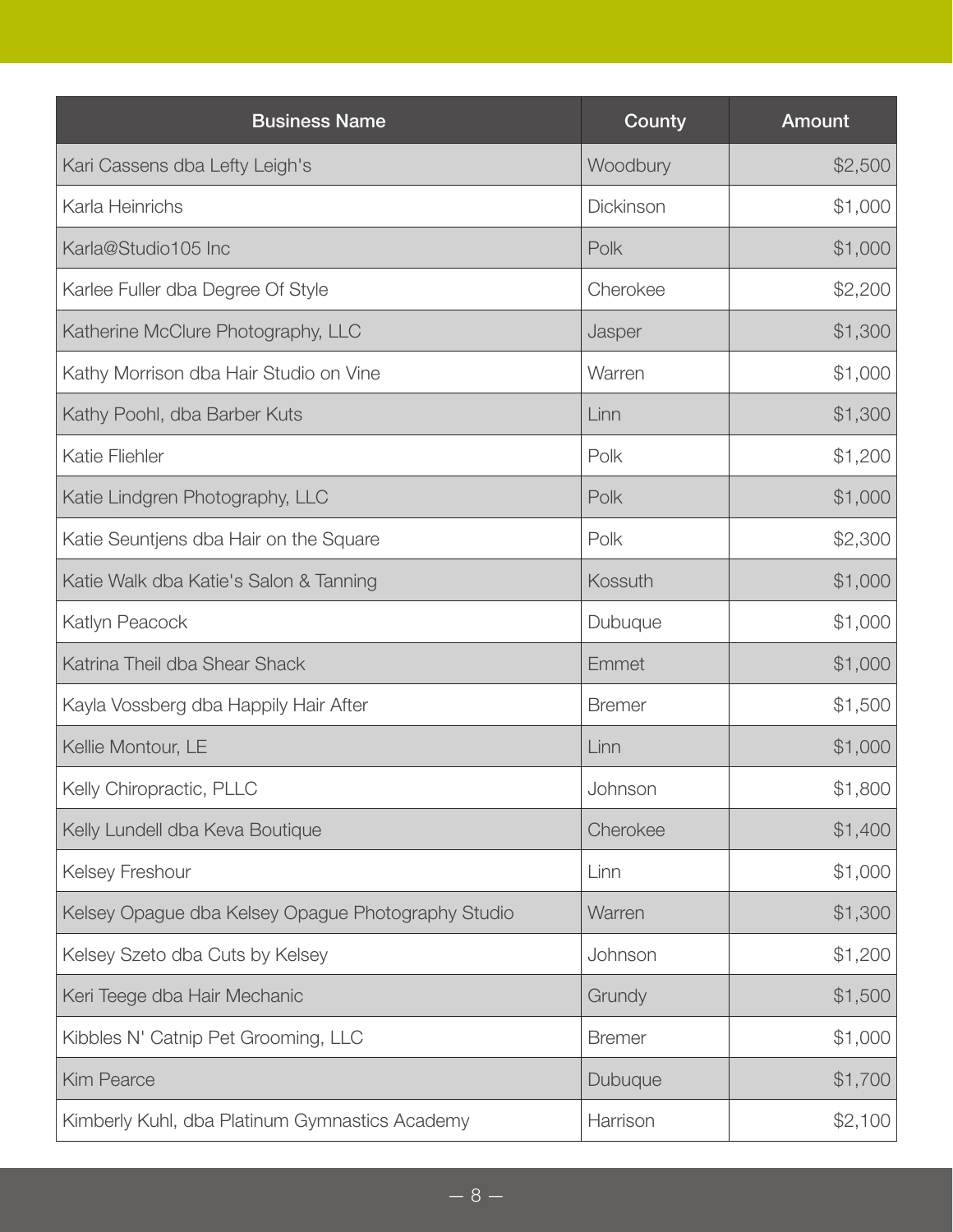| <b>Business Name</b>                                     | County            | <b>Amount</b> |
|----------------------------------------------------------|-------------------|---------------|
| Kimberly Meador dba Avalayne Hair Studio                 | Warren            | \$2,400       |
| Kimberly Newby dba Goodlookin' Salon                     | <b>Black Hawk</b> | \$1,000       |
| Kirstie Spencer dba Wellness Connection                  | Henry             | \$1,000       |
| Kitchen Sisters, LLC                                     | Harrison          | \$1,000       |
| Kristen Tillman dba Hair Madness Salon + Spa             | Polk              | \$1,500       |
| KZA, LLC                                                 | Polk              | \$1,500       |
| L & L Salon and Massage LLC                              | Dubuque           | \$1,000       |
| Lacey Hamlett dba Hamlett Family Chiropractic            | Linn              | \$2,500       |
| Larson Engineering, PC                                   | Polk              | \$1,000       |
| Laura Habhab dba Laura Habhab Salon                      | Polk              | \$1,300       |
| Lee Ann Slaymaker dba Lolly's Salon                      | Johnson           | \$6,000       |
| LeeAnn Keppler dba Split Ends Salon                      | Delaware          | \$1,000       |
| Libee Trumblee dba Libee's Expressions                   | Linn              | \$1,600       |
| Lifetime Vision, PLC                                     | <b>Sioux</b>      | \$1,000       |
| Linda Strawhacker                                        | Polk              | \$1,000       |
| Lindsey Crank dba Lindsey Kiplinger Salon                | Polk              | \$1,000       |
| <b>Lindsey Frost</b>                                     | <b>Dallas</b>     | \$1,600       |
| Lindsey Krotz dba Mandala Bodywork and Skin Therapeutics | Linn              | \$1,200       |
| LINOH20, LLC                                             | Linn              | \$2,000       |
| Lisa Breuklander dba Suite 106                           | Polk              | \$1,500       |
| Lisa Coberly dba Solon Barber Shop                       | Johnson           | \$1,200       |
| Lisa Hawk, MSW, LISW, PLC                                | Linn              | \$1,000       |
| Lisa Hildman                                             | Polk              | \$1,400       |
| Lisa Lane dba The Styling Lane Salon                     | Cerro Gordo       | \$1,000       |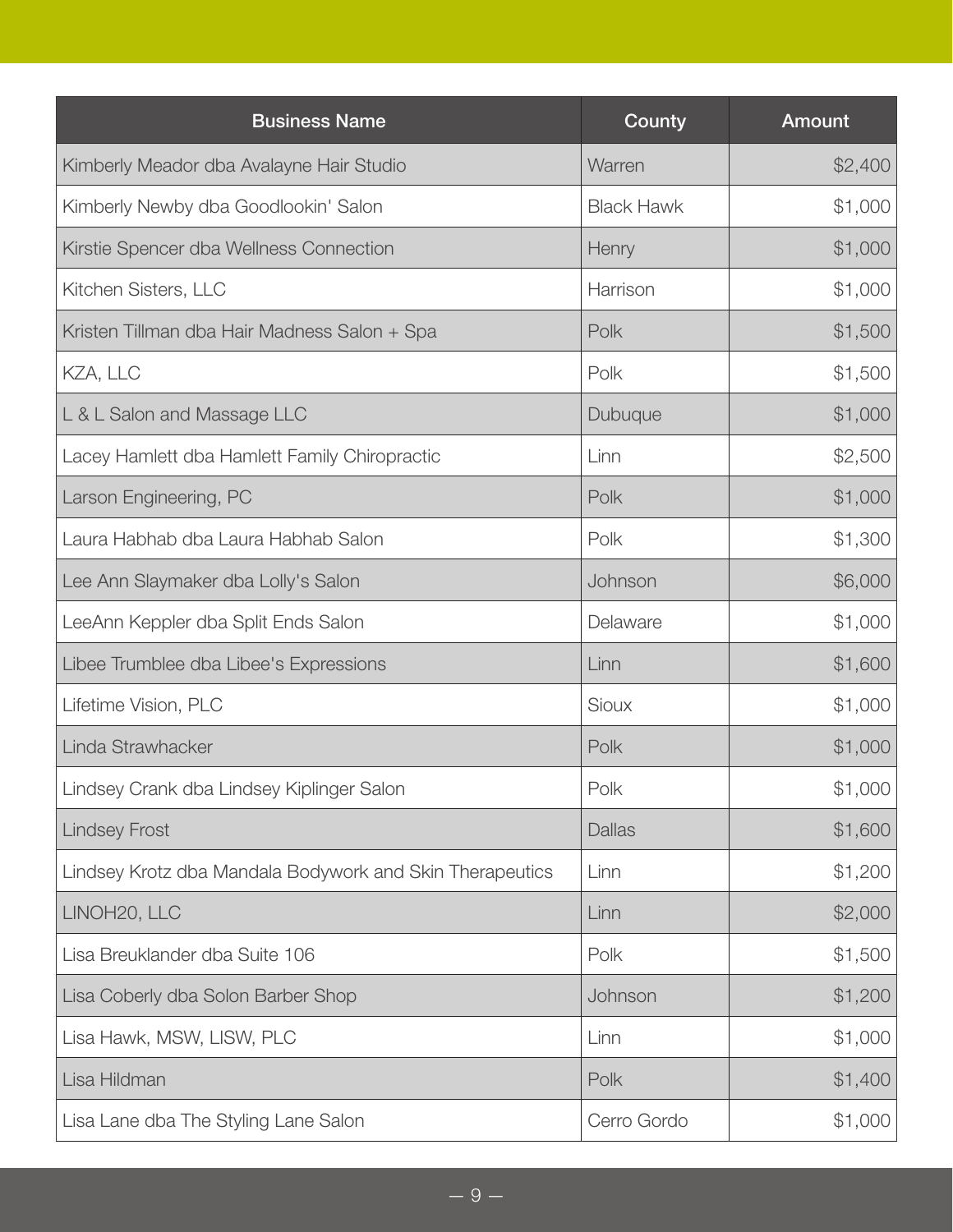| <b>Business Name</b>                             | County           | <b>Amount</b> |
|--------------------------------------------------|------------------|---------------|
| Lisa Payne dba Lovely Locks Salon Studio         | <b>Dallas</b>    | \$1,500       |
| Lisa Vanvors dba Salon West by Lisa              | Polk             | \$2,000       |
| Little Giggles Daycare, LLC                      | Dubuque          | \$1,500       |
| Lori Comstock dba Lori's Tax & Accounting        | Delaware         | \$1,000       |
| Lori Rosonke dba Shorts Travel by LJ             | Chickasaw        | \$1,000       |
| Louise Munday dba Miss Louise School of Dance    | <b>Muscatine</b> | \$1,600       |
| LOVOTO LLC dba Gnarly Pepper                     | LInn             | \$1,400       |
| Lularoe Sheila Temple, LLC                       | <b>Keokuk</b>    | \$1,000       |
| Madelyn Widmer                                   | Washington       | \$1,200       |
| Maggie Allen Photography dba Shea Studios        | Linn             | \$2,700       |
| Maggie Gulling Photography, LLC                  | Polk             | \$1,800       |
| Mallory Camus dba Mallory Camus Salon            | Dallas           | \$1,500       |
| Manuel Touch Massage Therapy, LLC                | Polk             | \$1,200       |
| Marcia Lynch dba Marcia's Beauty Shop            | Calhoun          | \$1,000       |
| Marissa Decker dba The Shop                      | Dubuque          | \$1,100       |
| Markeeta Brown dba Voila Hair Salon              | Polk             | \$1,000       |
| Martha's Nook & Cranny                           | Wapello          | \$1,500       |
| Massage Therapy Professionals, LLC               | Linn             | \$1,200       |
| Maven Independent Salon Studios, LLC             | <b>Dallas</b>    | \$8,500       |
| Meghan Phelan dba Meghan Phelan Salon            | Linn             | \$1,000       |
| Melissa Bockenstedt dba Body Therapy             | Johnson          | \$1,800       |
| Melissa Stukenholtz dba Gorman House Photography | Guthrie          | \$1,000       |
| Meraki Beauty and Massage, LLC                   | Polk             | \$1,000       |
| Meredith Hawkins dba Color Style Studio          | Polk             | \$1,400       |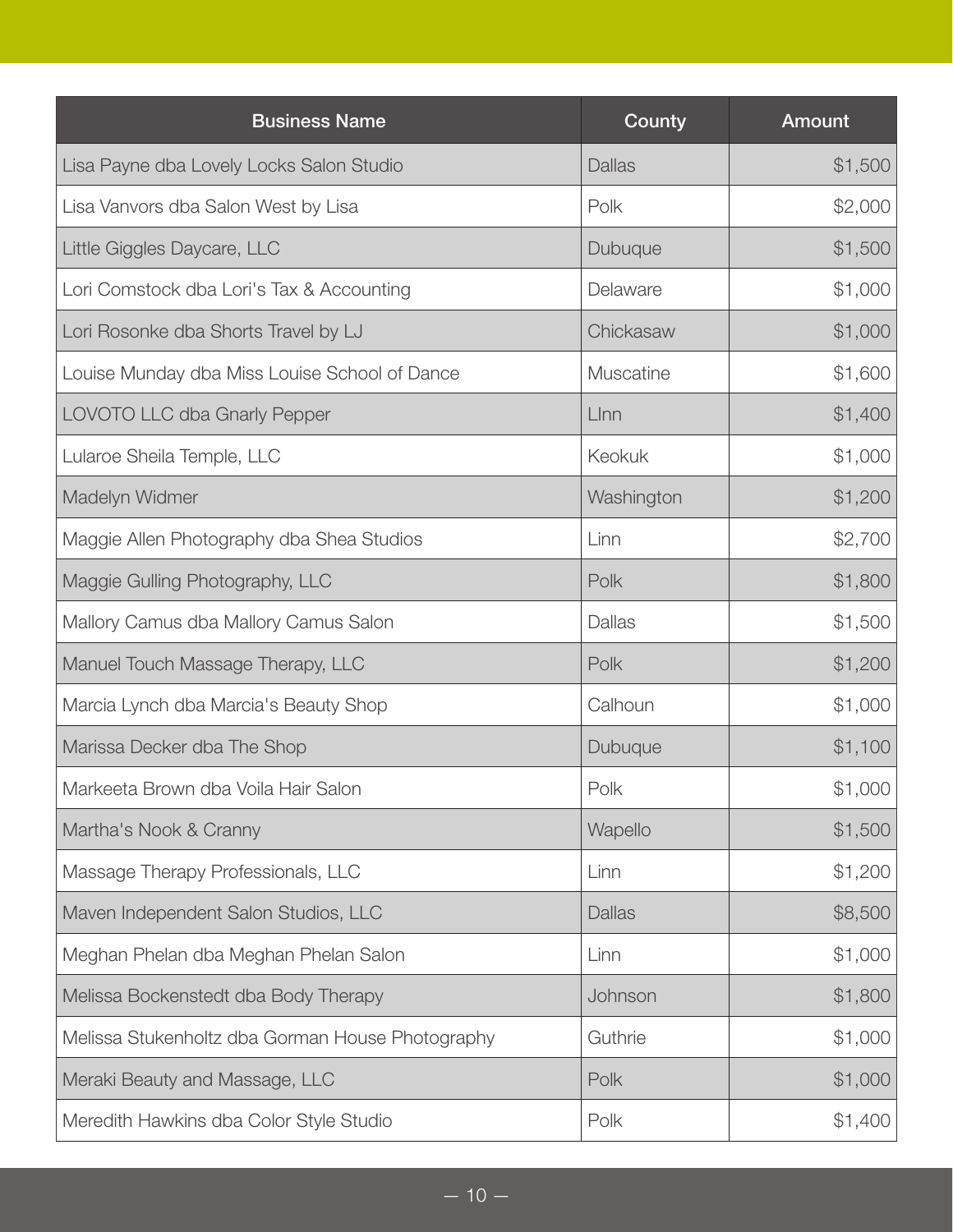| <b>Business Name</b>                                           | County          | Amount  |
|----------------------------------------------------------------|-----------------|---------|
| MERIT Management Resources, Inc.                               | Hardin          | \$4,000 |
| Mia Weber Hair, LLC                                            | Polk            | \$1,500 |
| Michelle Bakke dba Salon 30                                    | Linn            | \$1,500 |
| Michelle Giese dba Style By Design                             | Des Moines      | \$1,000 |
| Midwest Captioning, LLC                                        | <b>Dallas</b>   | \$1,000 |
| MiHealthandFitness, LLC                                        | Story           | \$5,500 |
| Minnie Fisher dba Fisher's Petals & Posies                     | Harrison        | \$2,000 |
| Mint Microblading, LLC                                         | Polk            | \$1,000 |
| Miss Thede dba Thede's Computer Repair & Recycling             | Delaware        | \$2,300 |
| Mississippi Pearl Photography, LLC                             | Muscatine       | \$1,500 |
| Mobility Resource of Iowa, Inc. dba Next Day Access Iowa, Inc. | Polk            | \$1,000 |
| Modern Reflections, LLC                                        | Madison         | \$2,500 |
| Modern Studio, LLC                                             | Polk            | \$1,000 |
| Molly Lynch                                                    | Dubuque         | \$1,000 |
| Monarch High Performance Solutions, LLC                        | Fremont         | \$1,000 |
| Morgan Lyness dba Beauty Buzz                                  | <b>Buchanon</b> | \$1,400 |
| Morgan Soper                                                   | Emmet           | \$1,000 |
| Mork Chiropractic & Wellness, PLLC                             | Polk            | \$1,500 |
| Morning Sun Massage, LLC                                       | Johnson         | \$4,500 |
| Muscle for the Journey, LLC                                    | Polk            | \$2,000 |
| <b>Music Moves Therapy Services</b>                            | Monroe          | \$1,000 |
| Myo Massage Therapy, LLC                                       | Jasper          | \$1,500 |
| Natalie Caldwell                                               | Polk            | \$1,000 |
| Neely Unlimited Inc.                                           | Polk            | \$6,000 |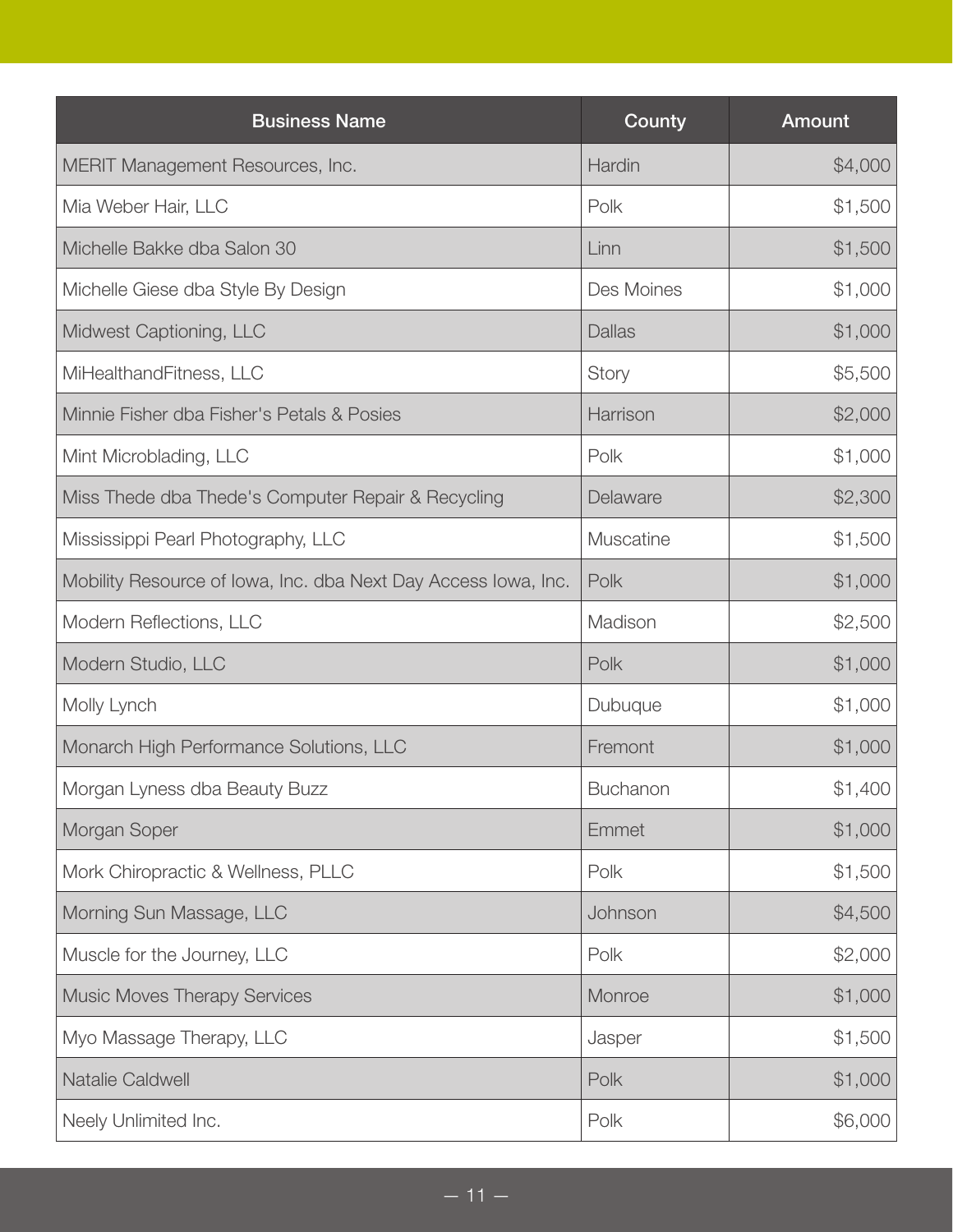| <b>Business Name</b>                           | County            | Amount   |
|------------------------------------------------|-------------------|----------|
| Nichola Nezerka                                | Linn              | \$1,000  |
| Nicole Harnois dba Nicole Harnois Photography  | <b>Black Hawk</b> | \$1,500  |
| Nicole O'Neal                                  | Polk              | \$1,100  |
| Night Dive Co.                                 | Fayette           | \$10,000 |
| Nikeya Diversity Consulting, LLC               | Linn              | \$2,000  |
| Nikki Sorensen dba The Mane Design             | Carroll           | \$1,000  |
| Olivia Curtin                                  | Johnson           | \$1,100  |
| One Sweet Kitchen, LLC                         | Polk              | \$3,000  |
| Patricia Beck dba PB Hair Studio               | Polk              | \$1,000  |
| Patricia Rice dba Electric Beach of Coralville | Johnson           | \$1,500  |
| Paula Spykerboer dba Spike's Barber & Beauty   | Lyon              | \$1,300  |
| Pemmal Inc.                                    | Audobon           | \$1,500  |
| Pragmadik, LLC                                 | Scott             | \$1,000  |
| Precision Leadership Group, Inc.               | Sioux             | \$1,000  |
| Premier Flooring of Iowa, Inc.                 | Polk              | \$8,000  |
| Preston Bookkeeping LLC                        | Dallas            | \$1,000  |
| <b>PS Styling</b>                              | Dubuque           | \$1,500  |
| Rachael Jorgensen, PLLC                        | <b>Black Hawk</b> | \$1,000  |
| Rachel Claire Salon, LLC                       | Polk              | \$2,000  |
| Rachel Hanken dba Unique Memories by Rachel    | Fayette           | \$1,000  |
| Radiant Skin MedSpa, LLC                       | Polk              | \$2,700  |
| Ramona Stammeyer dba Mona's Salon              | Winneshiek        | \$1,000  |
| Rebecca Poyser dba Becky Poyser's Childcare    | Dallas            | \$1,000  |
| Refika Osmanovic, LMT                          | Dubuque           | \$1,000  |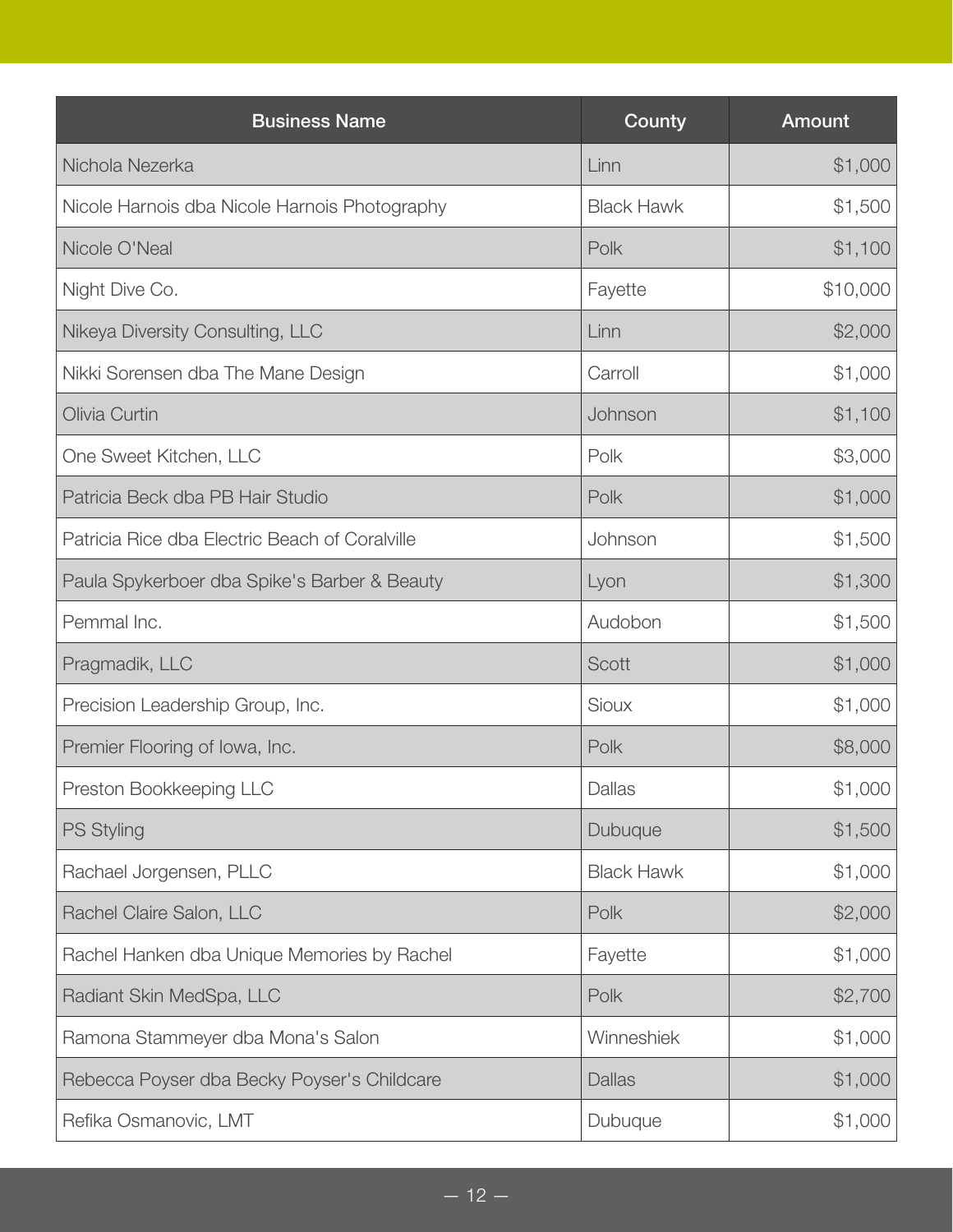| <b>Business Name</b>                               | County        | <b>Amount</b> |
|----------------------------------------------------|---------------|---------------|
| Revival Massage Studio, LLC                        | Polk          | \$1,000       |
| Rhonda Fenton dba Shear Perfection                 | Davis         | \$1,400       |
| Rochelle Hoeger dba Rochelle Hoeger Photography    | Dubuque       | \$1,500       |
| Ronda Nicholson dba Beauty by Design               | Warren        | \$1,500       |
| Safiyah Grace dba Iowa Family Massage Therapy      | Polk          | \$1,000       |
| Sally Jo Price Barber Hair Stylist LLC             | Polk          | \$1,000       |
| Salon de Aria, LLC                                 | Llnn          | \$2,000       |
| Salon M, LLC                                       | Johnson       | \$1,000       |
| Samantha Biller                                    | Pottawattamie | \$1,200       |
| Samantha Kray                                      | Linn          | \$1,000       |
| Samantha Moore dba Moore Hair Designs              | Keokuk        | \$1,000       |
| Sara Delfs dba Studio 113                          | Lyon          | \$1,000       |
| Sara Sailsbury dba Turning Heads Salon             | Story         | \$2,500       |
| Sara Sharp dba Sharp Kuts                          | Floyd         | \$1,700       |
| Sara Sheetz dba Top Dog                            | Jefferson     | \$3,000       |
| Sarah Wahlert dba Studio 106                       | Polk          | \$1,000       |
| Sara's Hair Services, LLC                          | Polk          | \$1,200       |
| Savvy Companies, LLC                               | Dubuque       | \$2,000       |
| Scovel Taxidermy                                   | Warren        | \$3,000       |
| Senior Transitioning Services of Central Iowa, LLC | Polk          | \$2,200       |
| Seniors on the Move, LLC                           | Polk          | \$10,000      |
| Shannon Hall                                       | Polk          | \$1,000       |
| Share This Media, Inc.                             | Scott         | \$2,500       |
| Shelby McDaniel dba Studio S                       | Madison       | \$1,100       |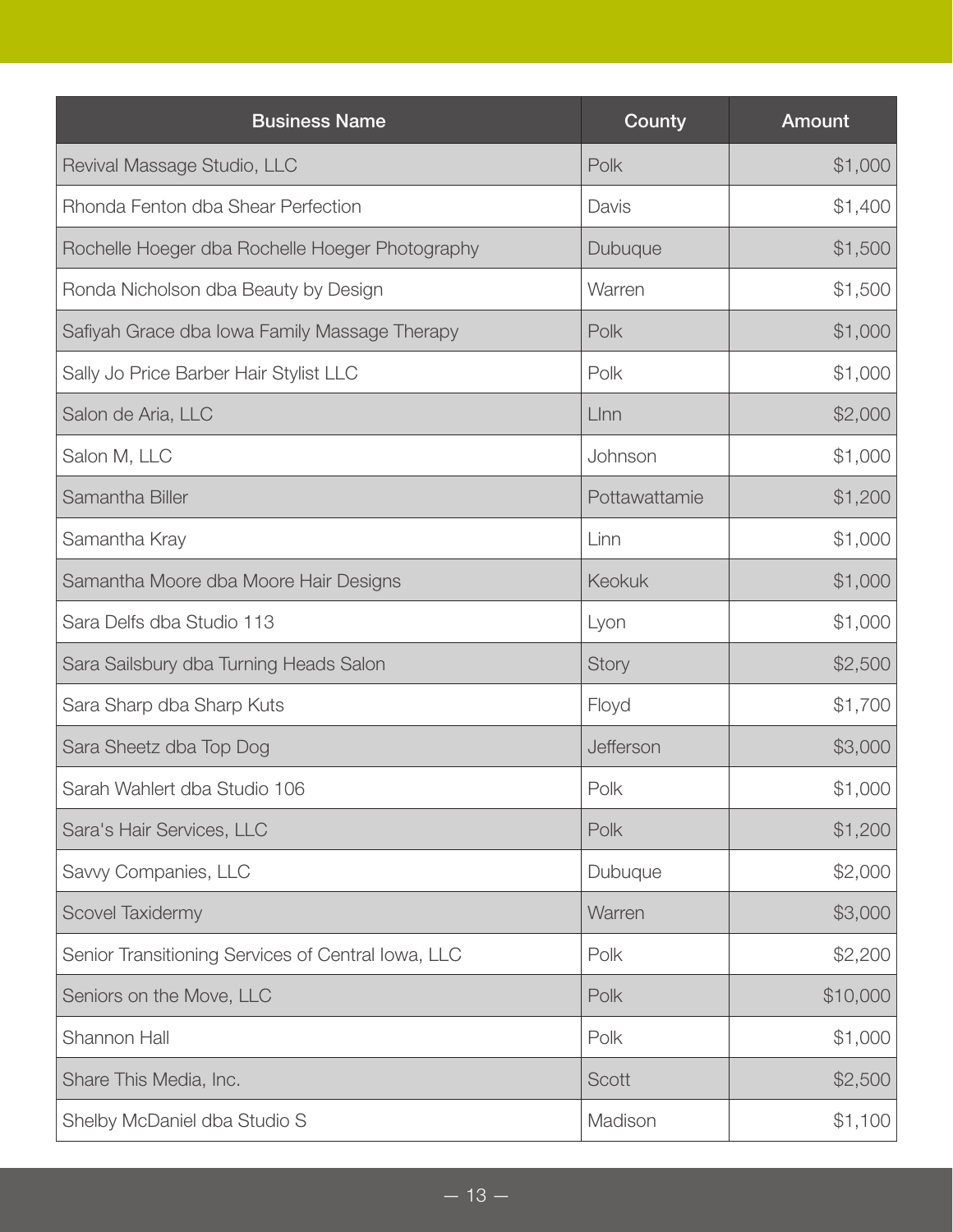| <b>Business Name</b>                                              | County          | Amount  |
|-------------------------------------------------------------------|-----------------|---------|
| Shellie Flockhart Pullen dba Pullen Hair And Co                   | <b>Dallas</b>   | \$1,000 |
| Sherri Peart dba Sherri's Daycare                                 | Poweshiek       | \$1,000 |
| SImply Divine Weddings & Events, LLC                              | Kossuth         | \$2,500 |
| Sindi Bisenius dba Body Balance Massage                           | Dubuque         | \$1,500 |
| Smile Labs Glow, LLC dba Sparkle Iowa                             | Polk            | \$2,200 |
| Soiree, LLC                                                       | Johnson         | \$1,500 |
| Sonia Wallis dba The Body Shop Massage Therapy                    | <b>Story</b>    | \$1,300 |
| Spanish Communciation Services, LLC                               | Polk            | \$1,500 |
| Stacey Snyder dba Hair Divas                                      | Emmet           | \$1,000 |
| Stamped Metal Jewelry, LLC                                        | Polk            | \$1,000 |
| Stefanie Anderson dba Stefanie's                                  | Linn            | \$1,400 |
| Stems Flower Shop, LLC                                            | Polk            | \$6,000 |
| Stephanie Winkelpleck dba Urban Cuts                              | <b>Buchanon</b> | \$1,600 |
| Studio 346, LLC                                                   | Linn            | \$2,500 |
| Susan Kelm dba Guys & Gals                                        | Monona          | \$2,500 |
| Susan Stone dba Sunstone Massage & Bodywork                       | Story           | \$1,900 |
| Susannah Neal dba Susannah Neal Health                            | Johnson         | \$1,000 |
| Tallis Dance, LLC                                                 | Polk            | \$3,900 |
| Tami Grace, dba Shear Attractions                                 | Sac             | \$1,000 |
| Tammy Gargano dba Zinc Salon                                      | Humboldt        | \$2,000 |
| Tara Patterson dba The Beauty Shoppe                              | Polk            | \$1,000 |
| Tara Volkert dba Lil Wolverines Daycare                           | Cherokee        | \$1,200 |
| Tawney Dettman dba Massage by Tawney                              | Carroll         | \$1,000 |
| Tera McAllister-Krueger dba Littles Land Child Development Center | <b>Mills</b>    | \$2,000 |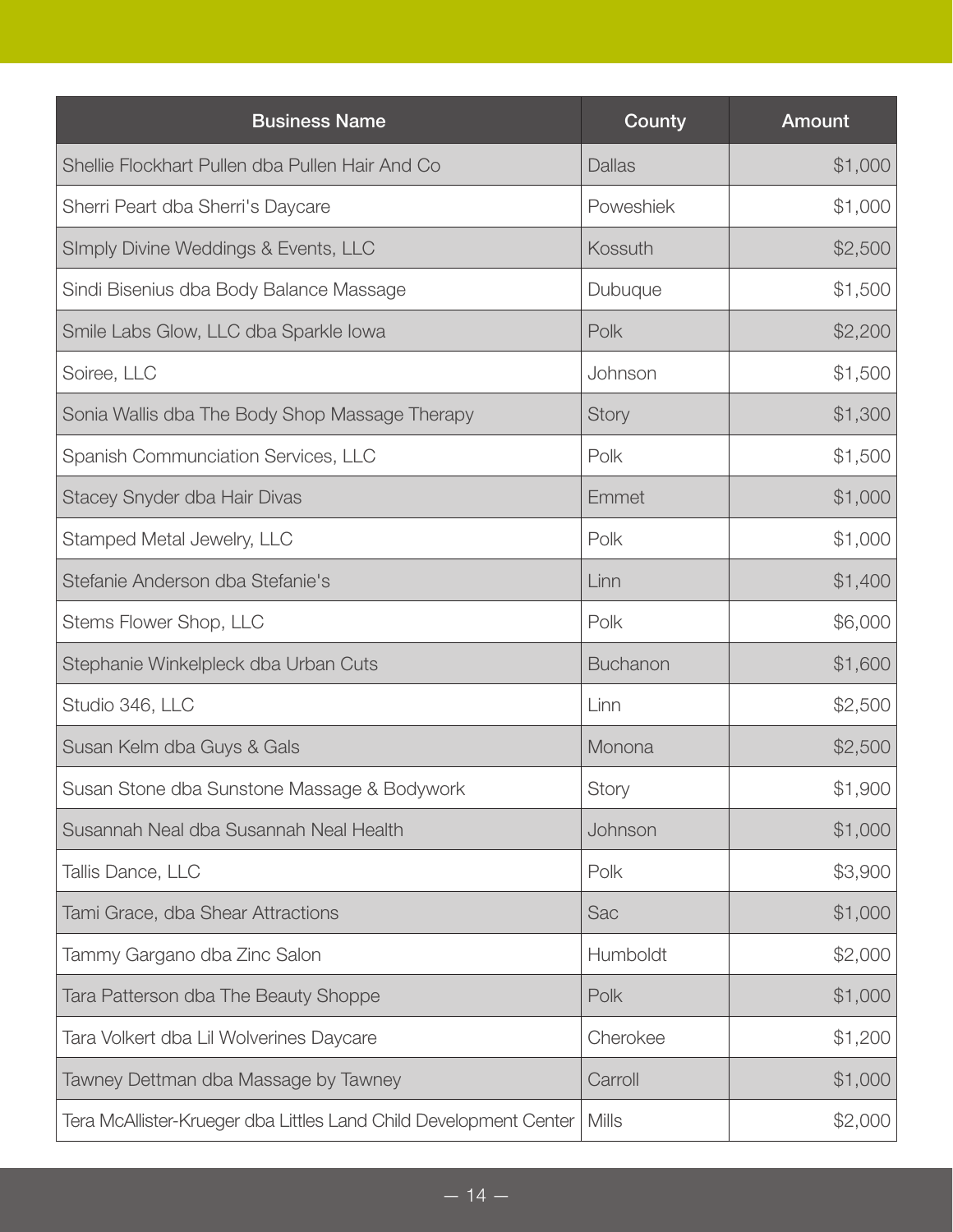| <b>Business Name</b>                      | County        | <b>Amount</b> |
|-------------------------------------------|---------------|---------------|
| Teresa Wilder dba Wild Tresses Beauty Bar | <b>Dallas</b> | \$4,800       |
| Terra Allen dba Riots & Rebelles Salon    | Muscatine     | \$1,000       |
| <b>Terra Anderson</b>                     | Linn          | \$1,500       |
| Terri Stroble dba Strobl Studios          | Polk          | \$1,000       |
| The Cleaning Addict                       | Franklin      | \$1,500       |
| The Garden Club LLC dba The Makers Loft   | Johnson       | \$2,500       |
| The Niche Salon, LLC                      | Polk          | \$3,200       |
| The Pilates Station, LLC                  | Polk          | \$1,500       |
| The Zone of Comfort, LLC                  | Polk          | \$1,500       |
| Therapeutics by Janet, LLC                | Humboldt      | \$1,000       |
| Tina Enterprises, LLC                     | Polk          | \$1,000       |
| Tina Means dba Studio Central Salon       | Montgomery    | \$1,000       |
| Torrey Witherspoon Designs Co.            | Jefferson     | \$1,000       |
| Total BodyWorks, LLC                      | Calhoun       | \$1,500       |
| Towler Photography, LLC                   | Johnson       | \$1,000       |
| Traci Stillwell dba Panache Salon         | Franklin      | \$1,000       |
| Tracy Towley, dba Agnes Mack              | Johnson       | \$1,300       |
| <b>Treasured Moments LLC</b>              | Linn          | \$1,000       |
| Trisha Denning dba T's Hair Salon         | Clayton       | \$1,200       |
| <b>Trisha Pate</b>                        | Scott         | \$1,000       |
| TweakMyWords Inc.                         | Johnson       | \$2,500       |
| Two Lane Chiropractic, PLLC               | Polk          | \$1,600       |
| Upcycle Dubuque, LLC                      | Dubuque       | \$1,800       |